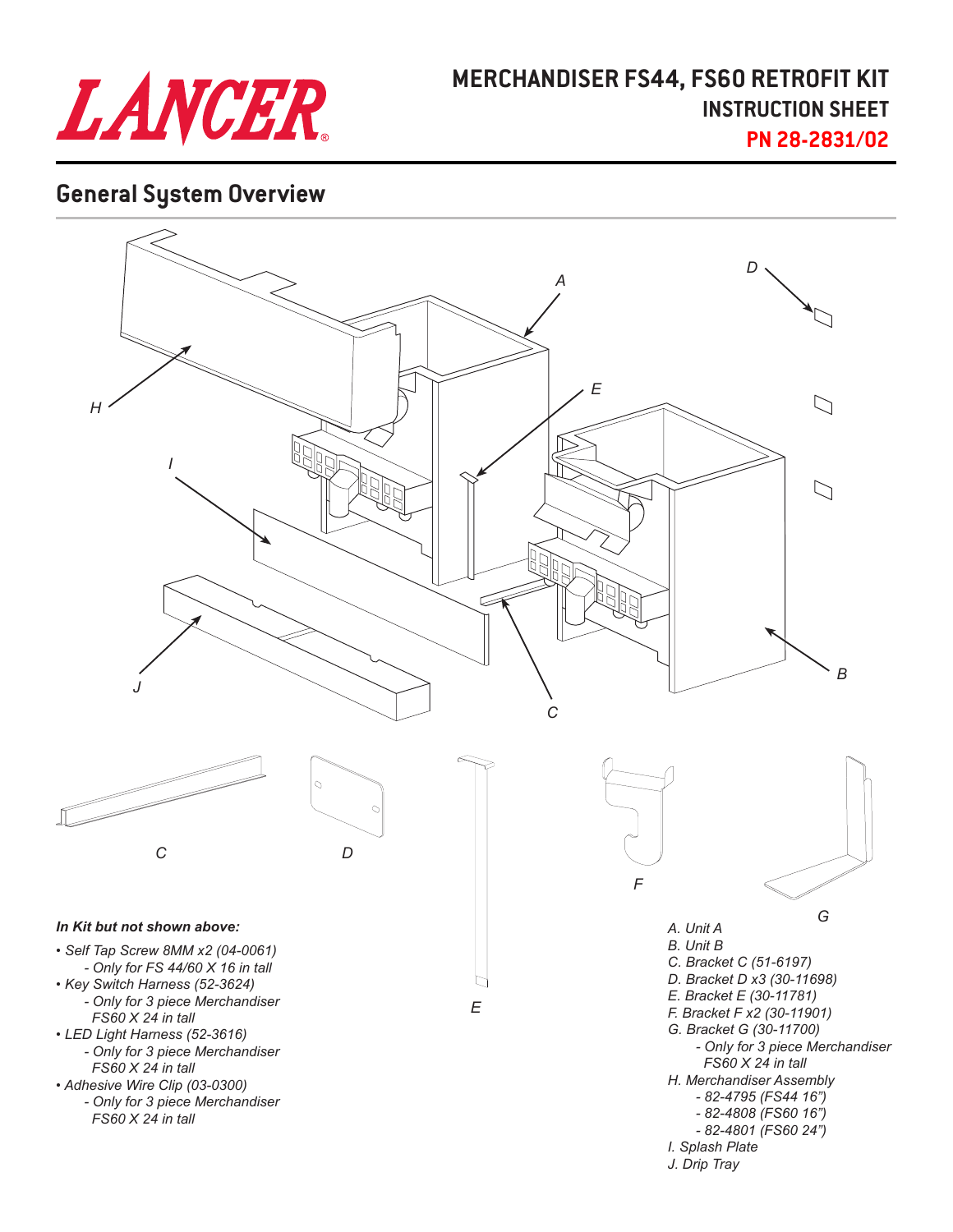# **Installation - FS 44/60**

- 1. Remove Ice Bins for both Units A and B and set aside.
- 2. Set the right side of Unit A on the center line of the desired position.



3. Place Bracket C next to Unit A, aligned to the right panel.



4. Slide Unit B next to Unit A and against Bracket C to create a gap between the two units as shown in figure.



5. Install Bracket E inbetween the two center valves located in the front of the unit.



*A. Bracket E B. Center Valves*

6. Install Bracket G on the front side of the unit, over Bracket E installed in the previous step.

**This only applies for FS60 X 24 inch tall units whose Merchandiser comes in 3 seperate pieces. NOTE** *A*

*A. Bracket G*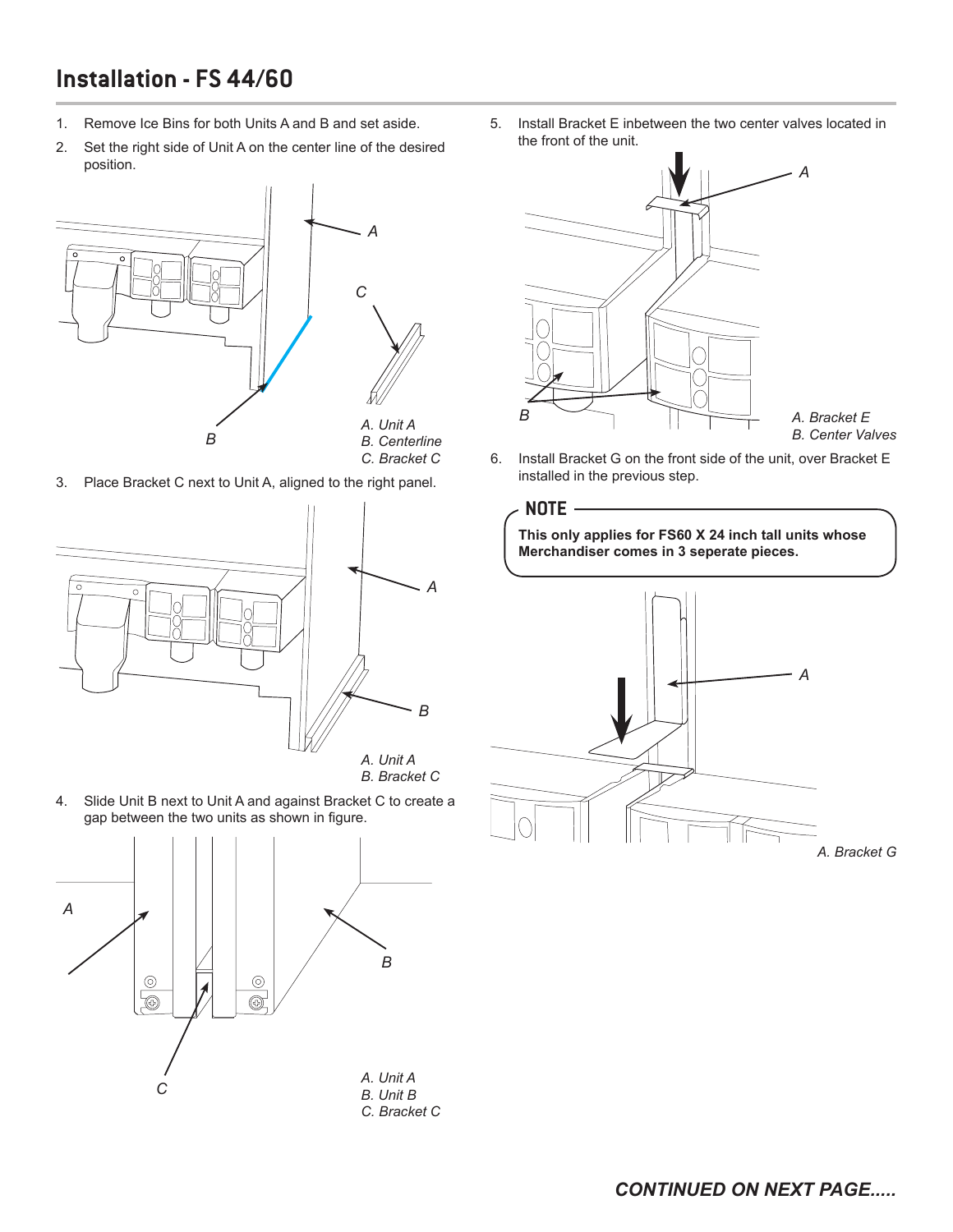- 7. Install the Self Tap Screws in the corresponding places located at the top of the unit, leaving an 1/8 inch gap between the head of the screw and the unit.
	- **NOTE**

**For 3 piece Merchandiser FS60 X 24 inch tall units, install 4 screws (2 per unit). For all other Merchandisers install just one per unit as shown below.**



8. Remove the screws from wrapper in the center backside of the units and install Bracket D (x3) by screwing the brackets into the corresponding places in the back of the unit.



*A. Self Tapping Screws*



# **Installation - Merchandiser FS 44/60, 16 inches tall, One piece set**

1. Locate the two (2) pin connectors located in the back of the merchandiser.



*A. Merchandiser B. Pin Connectors* 2. Connect the two (2) pin connectors to the LED Connections found in the control boards of both units A and B.



3. Slide the merchandiser into place using the manual fill zones located at the top for each unit A and B.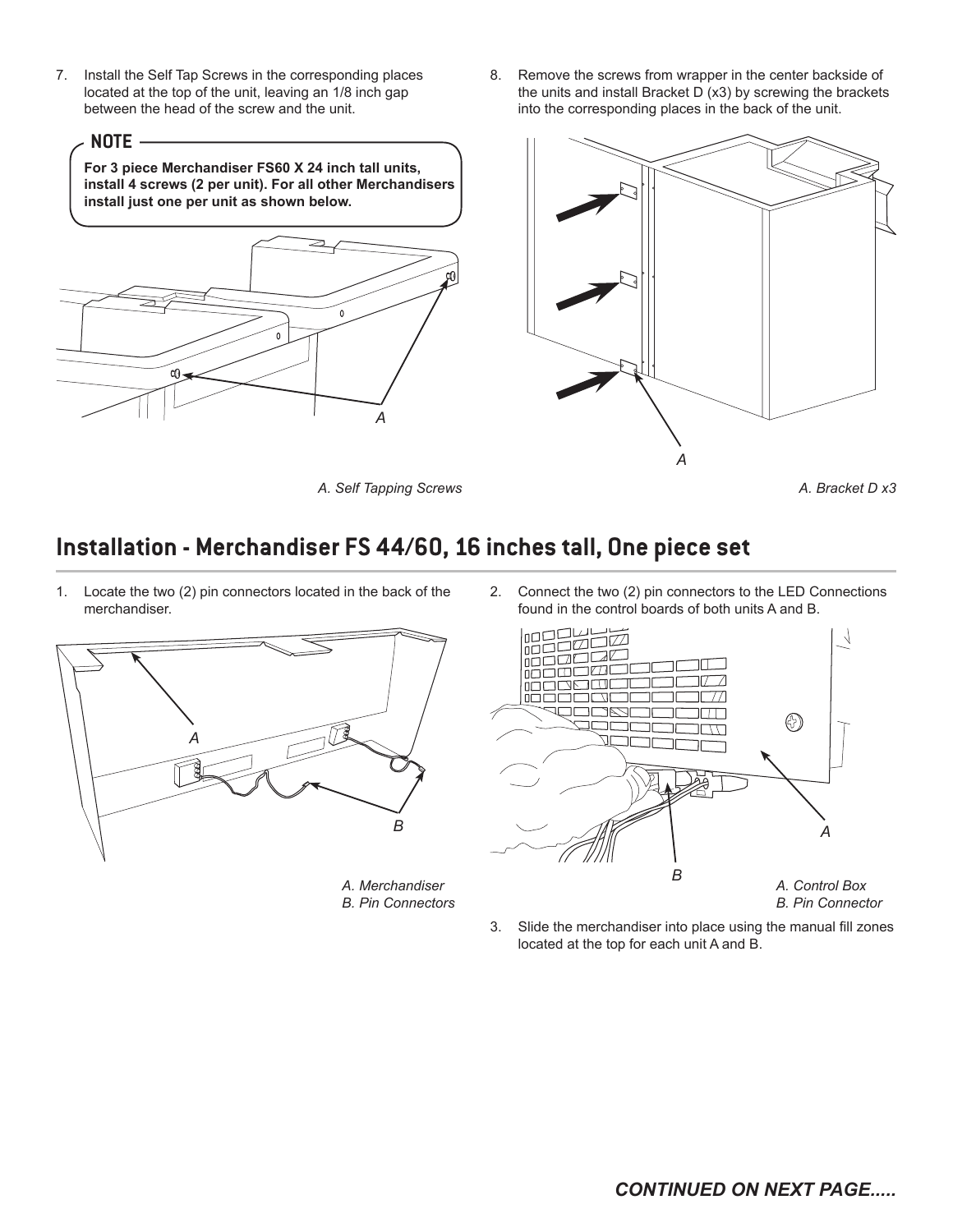- 4. Install Bracket F x2 through the grooves located at the top of the unit.
- 5. Push down on the merchandiser surface then slide both of the brackets into their locked positions. Brackets will lock onto Self Tapping Screws installed in Step 6 in the previous section.



### **Installation - Merchandiser FS 60, 24 inches tall, 3 piece set**

1. Unplug the existing Key Switch Harness from the key switch connection in the PCB and from the key switch connections in the unit for both units A and B.



2. Once the existing Key Switch Harness is removed, install the new Key Switch Harness, *(PN: 52-3624)* to both the PCB connection and the connections in the units for both units A and B.



3. Install the square sub-frame merchandiser by using the manual fill zones located at the top of the unit.



4. Latch the metal hooks of the square sub-frame merchandiser to the Self Tapping Screws installed in Step 6 of the Section *Installation - FS 44/60* then tighten screws using screwdriver.



5. Repeat Steps 3 and 4 for the second square sub-frame merchandiser.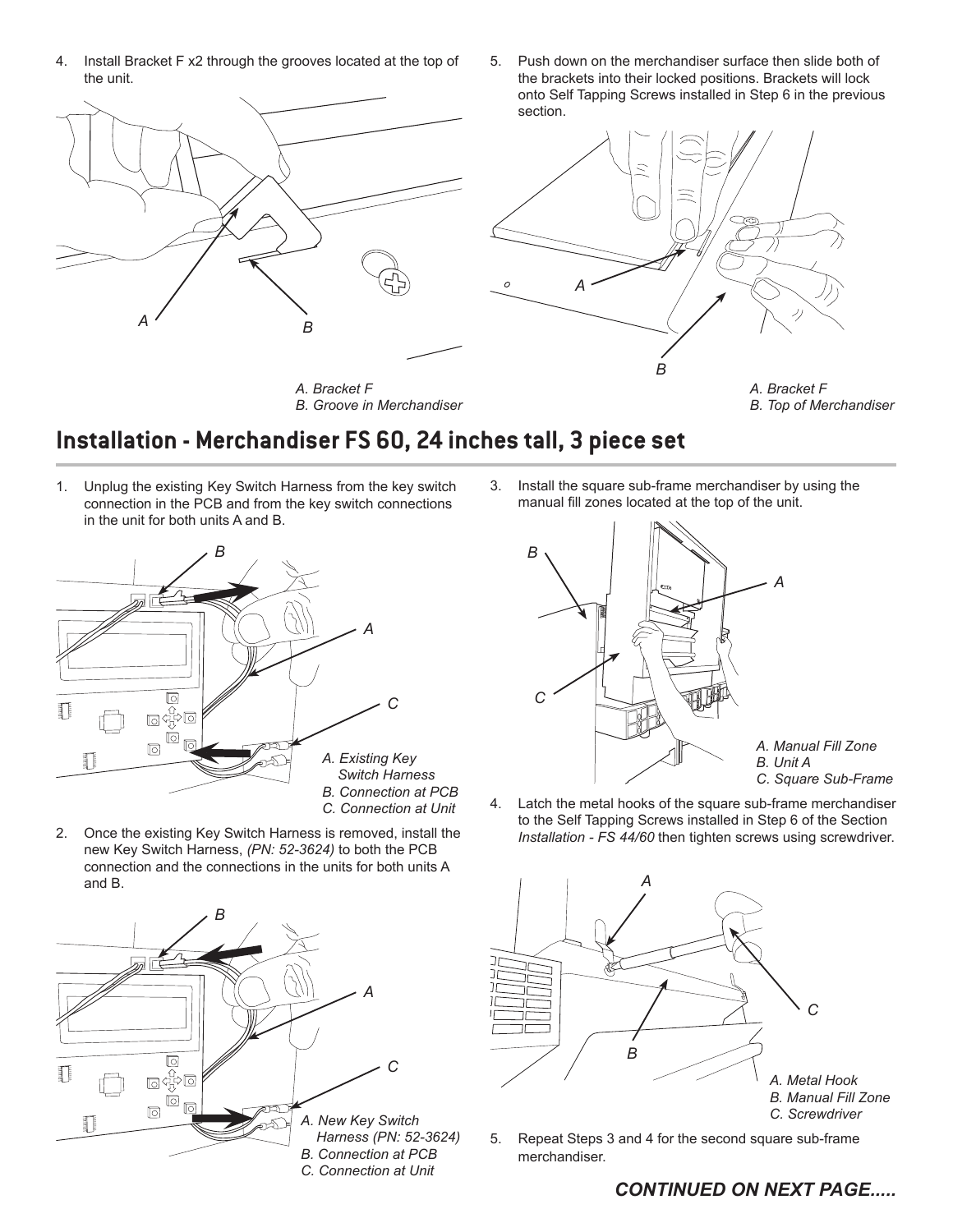6. Unplug the existing florescent ballast connector from the control board of unit B.



*A. Existing Florescent Ballast B. Unit B Control Board*

7. Plug in the LED Light Harness *(PN: 52-3616)* to the LED connection in the control board of unit B.



8. Route the other end of the LED Light Harness to the front of the unit, inbetween the two (2) square sub-frames.



9. Slide the merchandiser bezel into place by using the grooves found on top of the two (2) square sub-frames.



10. Tilt the merchandiser forward, without removing the latches from the grooves on top of the sub-frames, and plug in the LED Light Harness to the bottom of the merchandiser.



- 11. Once the LED Harness is plugged in, lift and slide the plugged in merchandiser into place on the top and bottom of the sub-frames.
- 12. Install lens and graphics, then connect unit to power to verify key switch and light connections.